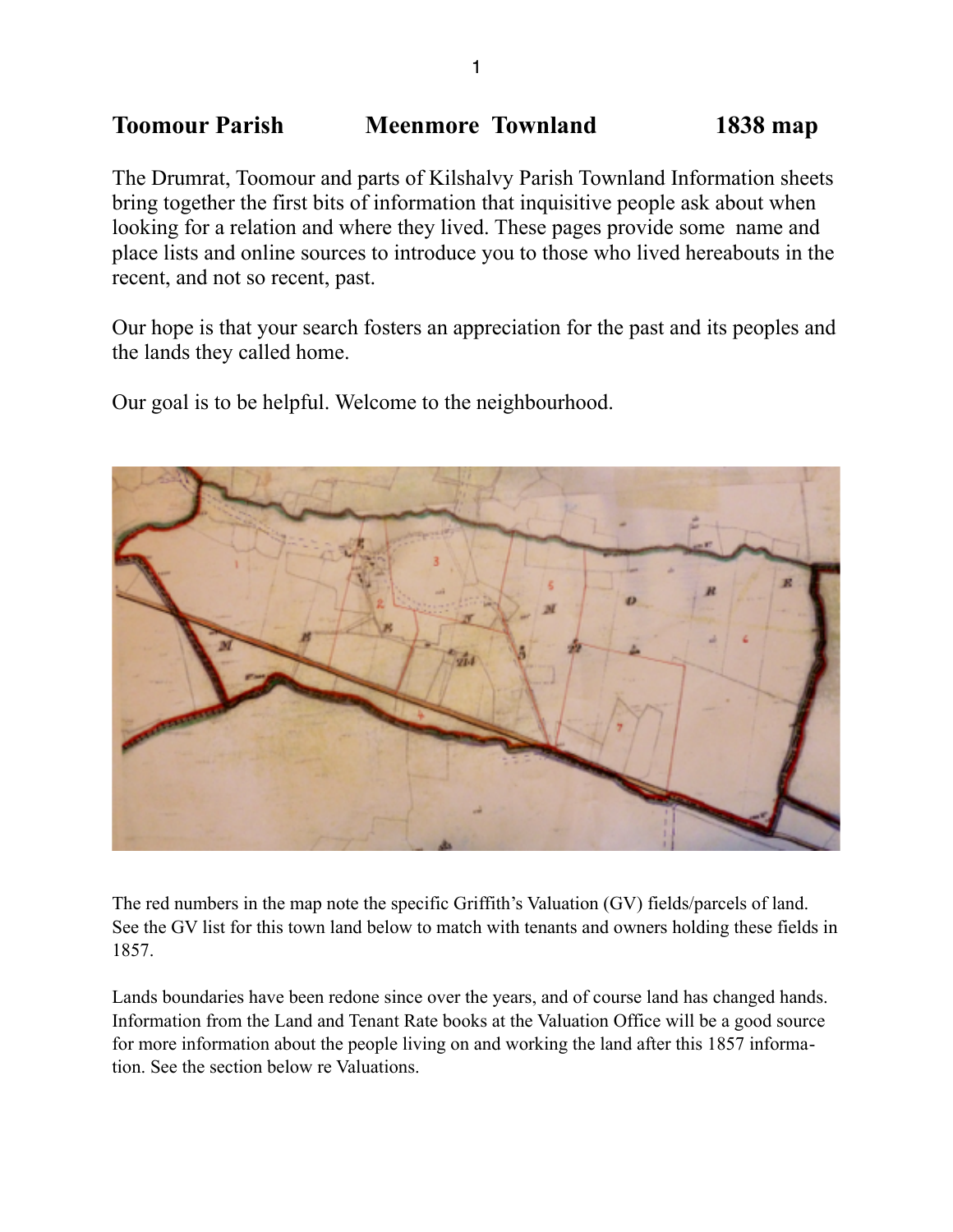We begin with the Down Survey of Ireland and other descriptive information about the townland below to get our bearings. Some sheets may contain estate records we were able to locate to give names of tenants early in the 1800s. We move on to the Tithe Applotment listings which tell us the heads of families in the town land in 1833. The Census records of 1901 and 1911 tell us who was in the houses in the townland on Census night. By visiting and searching other web sites, URL addresses provided, you may be able to track people via church records and civil records of births, marriages and deaths. Hint: The more information you have before searching, the better.

# **The Down Survey of Ireland**

Taken in the years 1656-1658, the Down Survey of Ireland is the first ever detailed land survey on a national scale anywhere in the world. The survey sought to measure all the land to be forfeited by the Catholic Irish in order to facilitate its redistribution to Merchant Adventurers and English soldiers. For more information and to view the maps, go to <http://downsurvey.tcd.ie/index.html>and explore the site.

**Townland of MEENMORE** 

**Down Survey Name:** Murry Quarter **1641 Owner(s):** [Land, Church \(Protestant\)](http://downsurvey.tcd.ie/landowners.php#l1=Land,%20Church) **1670 Owner(s):** [Land, Church \(Protestant\)](http://downsurvey.tcd.ie/landowners.php#l4=Land,%20Church) **County:** Sligo **Barony:** Corran **Parish:** Tumocoer **1659 Census Total:** 8 **English:** 6 **Irish:** 2

# **The Ordnance Survey Name Book John O'Donovan 1836**

John O'Donovan (1806-1861) led the Ordnance Survey project collecting information about the topography of Ireland. The work was carried out by sundry surveyors visiting every parish in Ireland. O'Donovan wrote the place name reports based on the data the surveyors collected.

For more information: http://www.askaboutireland.ie/reading-room/history-heritage/irish-genealogy/what-is-griffiths-valuati/

**Meenmore.** Min mor. Great misk of field.

Situated on the S. boundary of the parish, on the N. and S. sides of the road from Boyle to Ballymote, about two and three quarters of a mile N.W. of the town of Boyle. It is bounded on the N.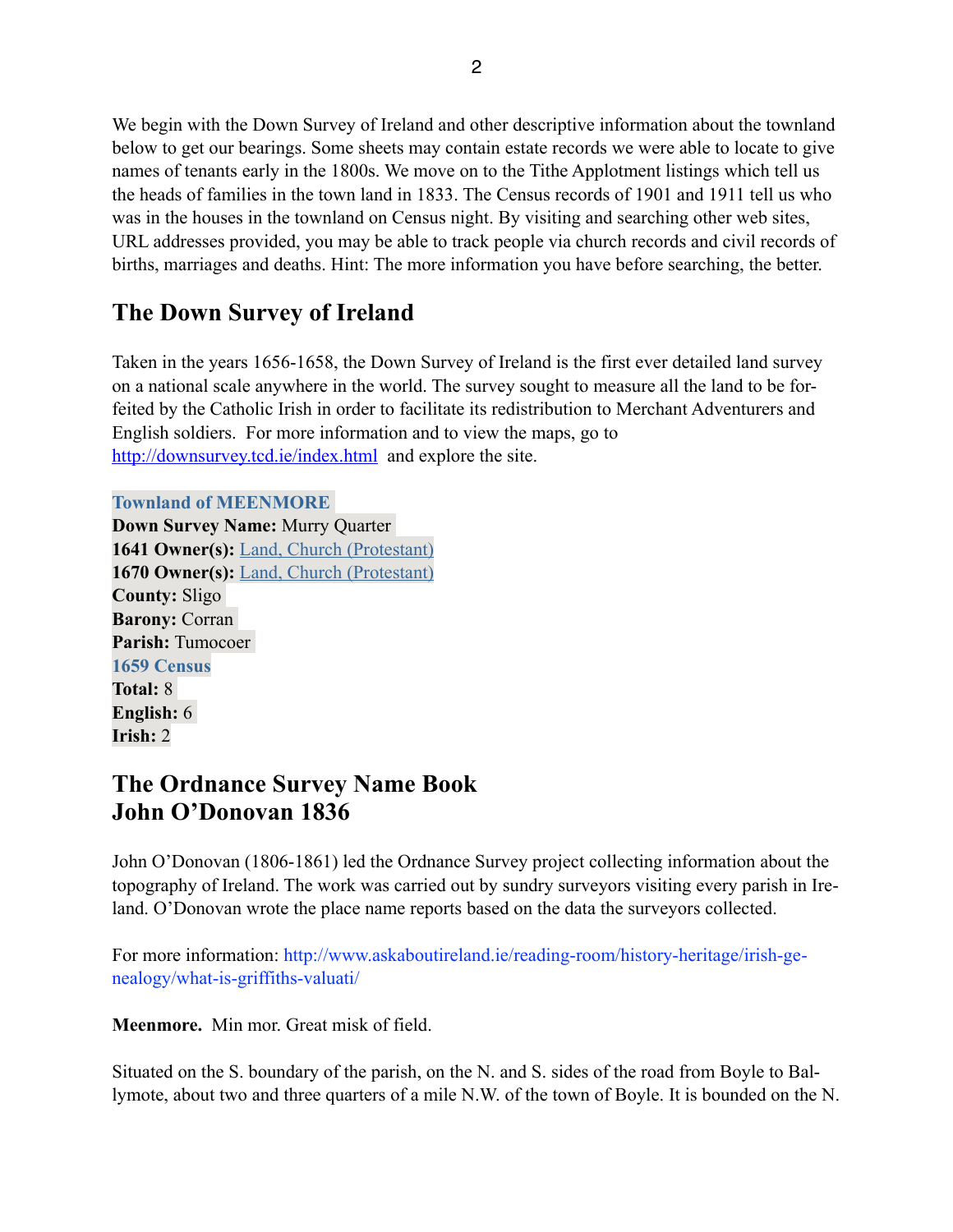by Derryvolagh; on the E. by Boyle Parish; on the S. by Killaraght Parish, and on the W. by Liskeagh townland. [Side question - any connection with Lord Lorton?]

This townland contains 215 acres, of which 74 are cultivated and 141 of uncultivated heathy mountain bog. The proprietor, Mr. Phibbs, has let the whole townland to tenants at will, their yearly rent being 30 pound. County Cess is generally 2 pound 4s per annum. The soil is of a boggy nature intermixed with boulders of freestone and the crops which are oats, potatoes etc, are n generla, poor and bad. There are no good farmhouses nor any other remarkable object except a high part of the bog on the E. side of the townland, on which there is a Trigl. station 513 feet above sea level.

## **Townland Place names**

Meenmore / **An Mhin Mhor (215**—45) Meeinmore, *Co. Map/OSNB*, "great misk", *OSNB*

This information from **"The Placenames of Corran,"** by Nollaig O Muraile, given in a lecture at the 2008 Ballymote Heritage Weekend.

**Sources cited: Tax.**: Ecclesiastical Taxation, 1306; **F:** Fiants of Tudor Sovereigns (searched selectively); **CPR:** Calendar of Patent Rolls of James I; **Str:** Strafford's Inquisition, 1635 (from Wood-Martin's *Sligo*); **DS:** Down Survey, c 1655 (most citations taken from OSNB); **Cen.:** 'Census' of Ireland, c. 1659; **HMR:** Hearth Money Roll for Co. Sligo, 1665 (ed. MacLysaght); **HD:** Hiberniae Delineatio (al. Petty's Atlas), publ. 1685 (but engraved c 1663); **OSBN**: Ordnance Survey Parish Namebooks, 1837 (consulted - especially for evidence of Irish forms collected from native speakers of the language).

### **Population, landowners and tenants**

### **Population figures for this townland 1841-1901**

|      |          | 1841 1851 1861 1871 1881 1901 |    |  |
|------|----------|-------------------------------|----|--|
| - 52 | 50 35 37 |                               | 40 |  |

## **SLIGO TITHE APPLOTMENT BOOK Parish listings**

Below are the names of heads of families in the Toomour and Drumbeat parishes in 1833-4.

The Tithe Applotment Books are records compiled between 1823 and 1837 to determine the amount which occupiers of agricultural holdings over one acre should pay in tithes to the Church of Ireland. We recommend a visit to the sites below for more information.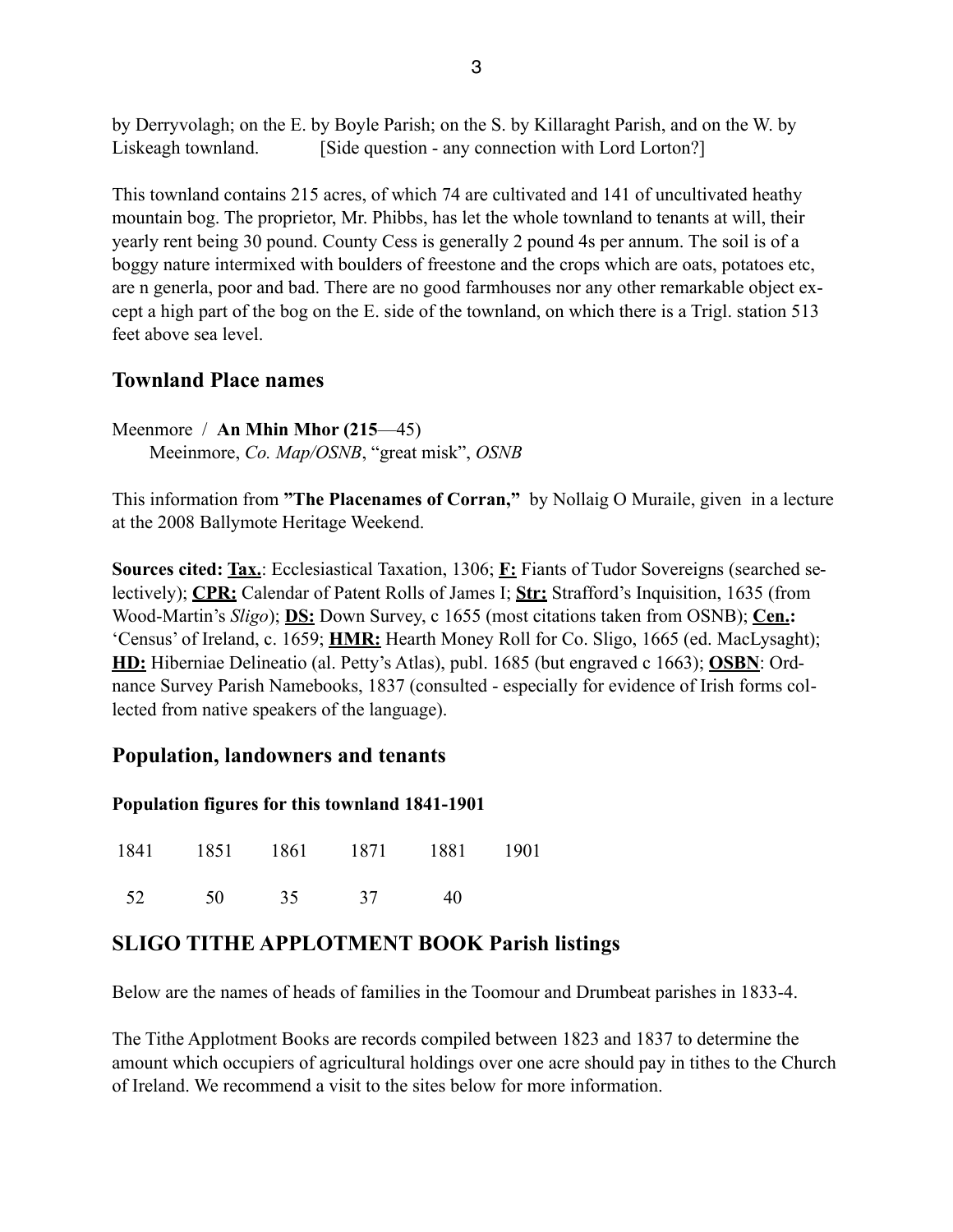<http://titheapplotmentbooks.nationalarchives.ie/search/tab/home.jsp> <http://titheapplotmentbooks.nationalarchives.ie/search/tab/about.jsp> <http://titheapplotmentbooks.nationalarchives.ie/search/tab/aboutmore.jsp>

### **Meenmore TL, Toomour Parish, Co. Sligo 1834**

[Dyer,](http://titheapplotmentbooks.nationalarchives.ie/reels/tab//004625727/004625727_00090.pdf) [Michl](http://titheapplotmentbooks.nationalarchives.ie/reels/tab//004625727/004625727_00090.pdf) [Dyer,](http://titheapplotmentbooks.nationalarchives.ie/reels/tab//004625727/004625727_00090.pdf) [Patt](http://titheapplotmentbooks.nationalarchives.ie/reels/tab//004625727/004625727_00090.pdf) [Ohara](http://titheapplotmentbooks.nationalarchives.ie/reels/tab//004625727/004625727_00090.pdf), [Patt](http://titheapplotmentbooks.nationalarchives.ie/reels/tab//004625727/004625727_00090.pdf)  [Colman,](http://titheapplotmentbooks.nationalarchives.ie/reels/tab//004625727/004625727_00090.pdf) [Jack](http://titheapplotmentbooks.nationalarchives.ie/reels/tab//004625727/004625727_00090.pdf) [Hannon,](http://titheapplotmentbooks.nationalarchives.ie/reels/tab//004625727/004625727_00091.pdf) [Michl](http://titheapplotmentbooks.nationalarchives.ie/reels/tab//004625727/004625727_00091.pdf)  [Hannon,](http://titheapplotmentbooks.nationalarchives.ie/reels/tab//004625727/004625727_00091.pdf) [Jas](http://titheapplotmentbooks.nationalarchives.ie/reels/tab//004625727/004625727_00091.pdf)  [Devin](http://titheapplotmentbooks.nationalarchives.ie/reels/tab//004625727/004625727_00091.pdf), [Patt](http://titheapplotmentbooks.nationalarchives.ie/reels/tab//004625727/004625727_00091.pdf)

More information may be found at the National Archives Genealogy Website. Access the Census [Records for 1901 and 1911 and many other informative sites at http://www.genealogy.nation](http://www.genealogy.nationalarchives.ie)alarchives.ie

## **Parish Online Resources**

Diocese of Achonry | County of Sligo Variant forms of parish name: Keash [includes townlands] in Drumrat and Toomour]

This website contains images from the National Library of Ireland's collection of Catholic parish register microfilms. The registers contain records of baptisms and marriages from the majority of Catholic parishes in Ireland and Northern Ireland up to 1880. Go to<http://registers.nli.ie/about> These are incomplete but you may be surprised!

[Other online resources for other denominations may be found at https://www.familysearch.org/](https://www.familysearch.org/wiki/en/County_Sligo,_Ireland_Genealogy#Church_Records) wiki/en/County\_Sligo, Ireland\_Genealogy#Church\_Records

## **Griffith's Valuation 1857**

County of Sligo, Barony of Corran, Union of Boyle

Griffith's Valuation is the name given to the Primary Valuation of Ireland, a property tax survey carried out in the mid-nineteenth century. The survey involved the detailed valuation of every taxable piece of property and published county-by-county between 1847 and 1864.

The information with tenant and owner names for this town land is below. You can see the rest by going to the page on the GV site.

### Explore Griffith's Valuation online at these sites: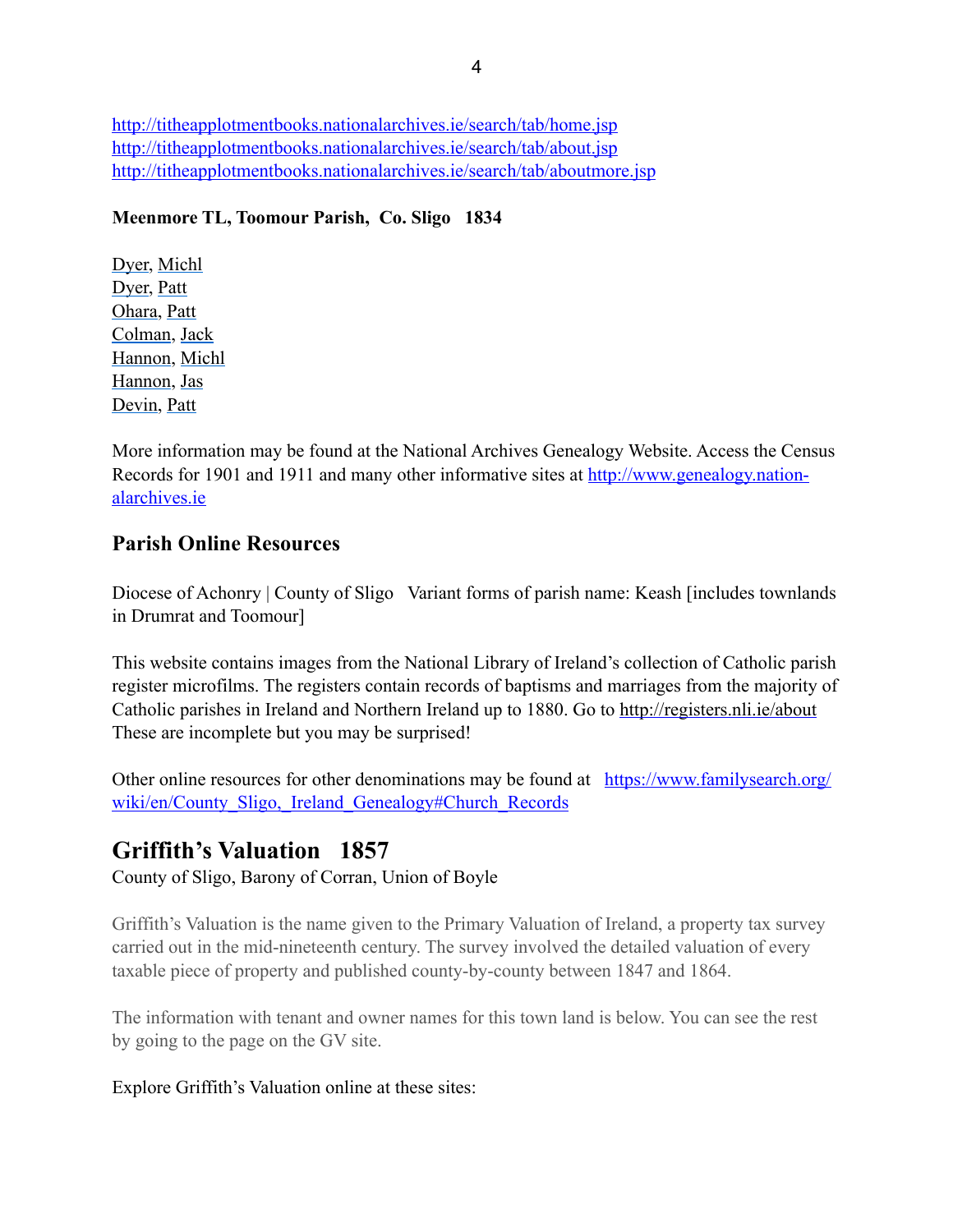<http://www.askaboutireland.ie/griffith-valuation/index.xml>

<http://www.askaboutireland.ie/reading-room/history-heritage/irish-genealogy/>

[http://www.askaboutireland.ie/reading-room/history-heritage/irish-genealogy/what-is-griffiths](http://www.askaboutireland.ie/reading-room/history-heritage/irish-genealogy/what-is-griffiths-valuati/)valuati/

Looking for more about properties? See the Valuation's Office web site at http://www.valoff.ie/en/Archives Genealogy Public Office/

Follow the links. Some material is online, other information is digitized at their office to view.

### **Meenmore Townland** Page 62 (*Ord. S*. 45)

|            | Tenant                | Owner          | Holding                      |
|------------|-----------------------|----------------|------------------------------|
|            |                       |                | Land, house, offices or land |
| $1 \alpha$ | Thomas Casy           | William Phibbs | Land, house and offices      |
| 2a         | Patrick Nevin         | Same           | Land, house and offices      |
| 3a         | Patrick Keville       | Same           | Land, house and offices      |
| 4 a        | <b>Edward Gaffney</b> | Same           | Land, house and offices      |
| 5a         | Patrick Smith         | Same           | Land and house               |
| 6 a        | <b>Biddy Lavin</b>    | Same           | Land and house               |
| 7a         | Patrick O'Hara        | Same           | Land and house               |
|            |                       |                |                              |

# **Census of Ireland**

Census pages may be accessed through The National Archives of Ireland.

This is the home page: <http://www.census.nationalarchives.ie>

We recommend reading the information available to become familiar with the records. We only provide names, ages and the briefest of other information. The Census pages has more about individuals and families and their houses and land.

## **Ireland Census 1901 Co. Sligo Meenmore TL, Toomour Parish, DED Toomour, Boyle Poor Law Union**

Occupants and houses (private dwellings/buildings). Ages as given in Census.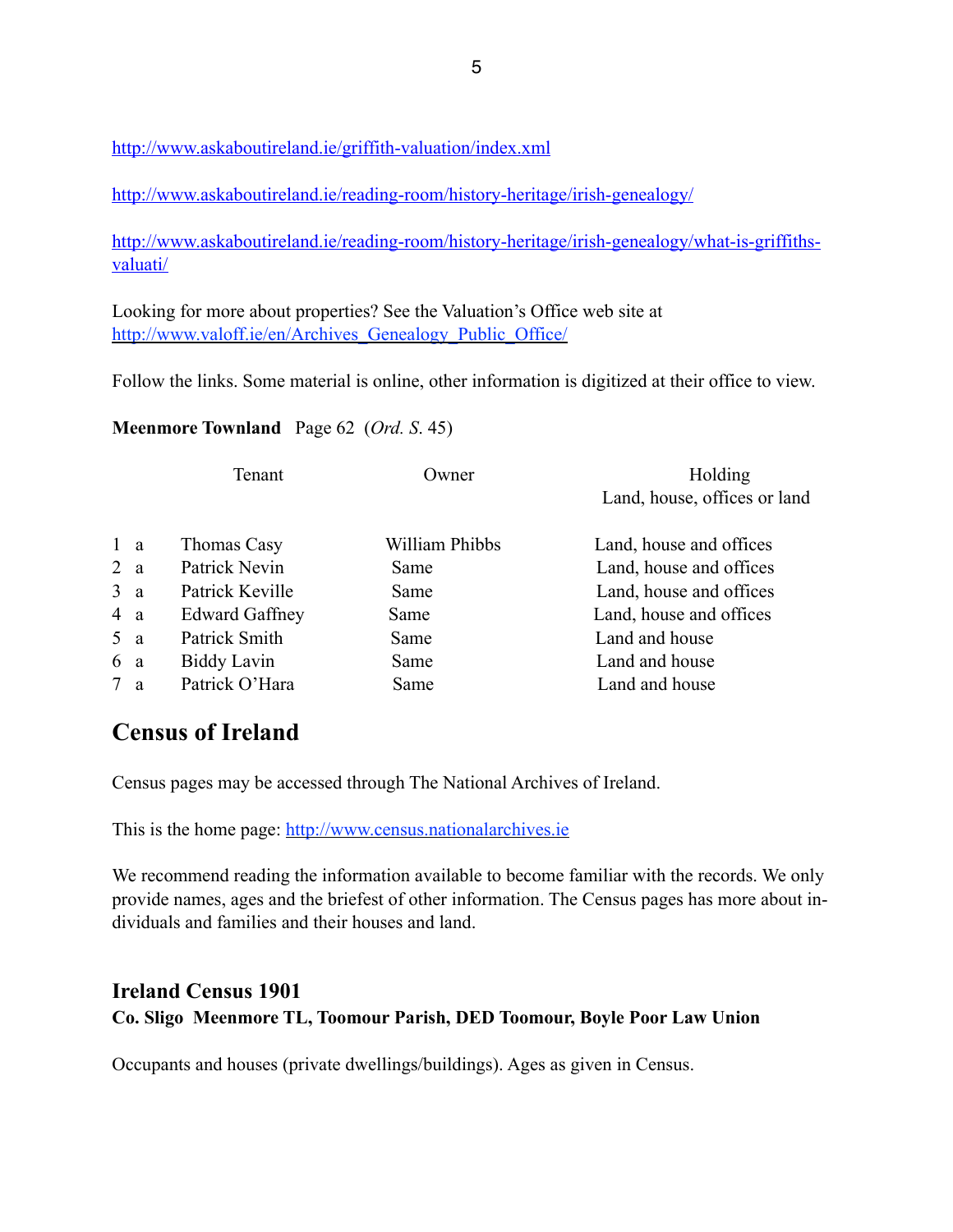| Casey          | Michael<br>Ellen<br>Mary | 60<br>60<br>26 | Head of family Farmer<br>Wife<br>Farmer's daughter Not married                |
|----------------|--------------------------|----------------|-------------------------------------------------------------------------------|
|                | James                    | 20             | $\zeta$ $\zeta$<br>Bricklayer<br>Son                                          |
|                | John                     | 19             | $\boldsymbol{\varsigma}$ $\boldsymbol{\varsigma}$<br>cc<br>$\zeta$ $\zeta$    |
|                | Michael                  | 23             | $\zeta\,\zeta$<br>$\boldsymbol{\varsigma}$ $\boldsymbol{\varsigma}$<br>Farmer |
|                | Mark                     | 16             | $\zeta\,\zeta$<br>$\zeta\,\zeta$<br>Scholar                                   |
| <b>House 2</b> | Stone                    | Thatch         | 2 rooms 3 Outbuildings Landholder is Michael O'Hara                           |
| $O'$ Hara      | Michael<br>Margaret      | 50<br>40       | Head of family<br>Farmer<br>Wife                                              |
| House 3        | Stone                    | Thatch         | 2 rooms 5 Outbuildings Landholder is Peter Kevill                             |
| Kevill         | Peter                    | 58             | Head of family Farmer                                                         |
|                | Mary                     | 56             | Wife<br>Born Co. Mayo                                                         |
|                | Peter                    | 24             | All siblings not married<br>Son                                               |
|                | James                    | 21             | Son                                                                           |
|                | Kate                     | 22             | Daughter                                                                      |
| House 4        | Stone                    | Thatch         | 4 Outbuildings Landholder is Patrick O'Hara<br>2 rooms                        |
| $O'$ Hara      | Patrick                  | 40             | Head of family Farmer                                                         |
|                | Cathrin                  | 36             | Wife<br>Born in Co. Roscommon                                                 |
|                | Patrick                  | 9              | Scholar<br>Son                                                                |
|                | Maggie                   | 6              | C<br>Daughter                                                                 |
|                | Kate                     | $\overline{4}$ | Daughter                                                                      |
|                | <b>Bridget</b>           | $\overline{2}$ | Daughter                                                                      |
| House 5        | Stone                    | Thatch         | 1 Outbuilding Landholder is Thomas Horan<br>2 rooms                           |
| Horan          | Thomas                   | 50             | Head of family Carpenter                                                      |
|                | Marianne                 | 39             | Wife                                                                          |
|                | <b>Bryan</b>             | 12             | Scholar<br>Son                                                                |
|                | Mary Kate                | 8              | $\boldsymbol{\zeta}$ $\boldsymbol{\zeta}$<br>Daughter                         |
|                | Andrew                   | 3              | Son                                                                           |
|                |                          |                | Maggie [? sic] 4 months Daughter                                              |

**House 1** Stone Thatch 2 rooms 3 Outbuildings Landholder is Michael Casey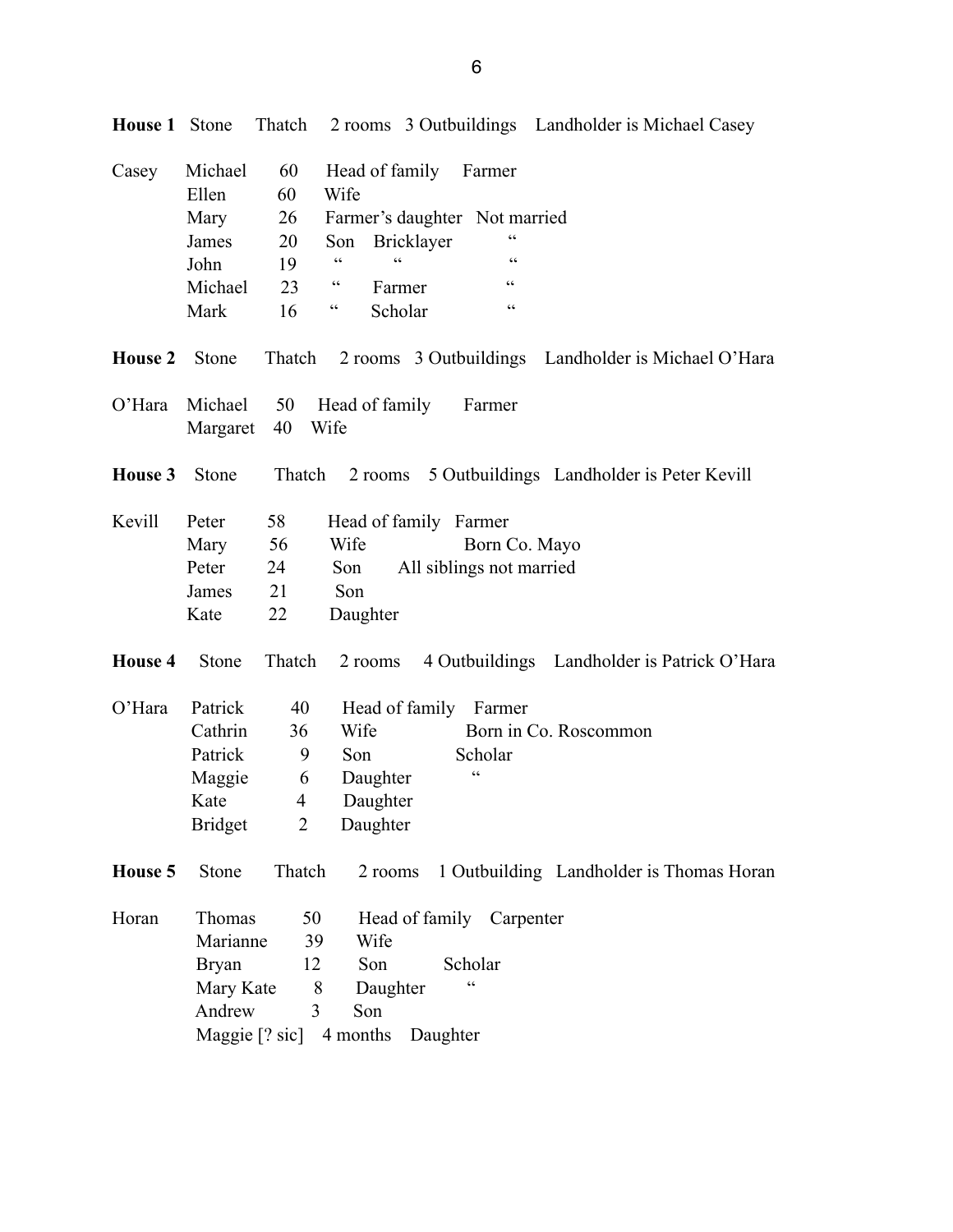| Patrick        | 48    | Head of family<br>Farmer                                      |
|----------------|-------|---------------------------------------------------------------|
| Anne           | 47    | Wife                                                          |
| Lizzy          | 23    | Dressmaker None of the siblings are married<br>Daughter       |
| <b>Bridget</b> | 22    | Daughter                                                      |
| Edward         | 20    | Son                                                           |
| Hanoria        | 18    | Daughter                                                      |
| <b>Stone</b>   | Slate | 2 Outbuildings<br>Michael Casey is the landholder.<br>2 rooms |
| <b>Thomas</b>  | 30    | Shopkeeper<br>Head of family                                  |
| Ellen          | 13    | Not married<br>Scholar<br>Relative                            |
| Ellen          | 11    | cc<br>C<br>Relative                                           |
| Delia          | 29    | Wife<br>Shopkeeper                                            |
|                |       |                                                               |

### **Ireland Census 1911 Co. Sligo Meenmore TL, Toomour Parish, DED Toomour, Boyle Poor Law Union**

Occupants and houses (private dwellings/buildings). Ages as given in Census.

**House 1** Stone Thatched 2 rooms 2 Outbuildings Casey John 33 Head of family Farmer Michael 75 Father Widower Kate 30 Wife Married 6 years with 3 children born and 2 still living. Michael James 4 Son Scholar Annie 3 Daughter **House 2** Stone Thatched 2 rooms 3 Outbuildings Lannon James 53 Head of family Farmer Margaret 54 Wife Married 1 year and no children Bennet Norah 9 Boarder Single Born Co. Roscommon **House 3** Stone Thatch 2 rooms 2 Outbuildings Keville Peter 73 Head of family Farmer Mary 72 Wife Married 30 years with no Children Born in Co. Mayo James 31 Son

NOTE: Considering James' age, Mary is most likely Peter second wife. Researchers should check civil records for death etc of James mother and his birth

7

**House 6** Stone Thatch Shop 2 rooms 5 Outbuildings Landholder is Patrick Gaffney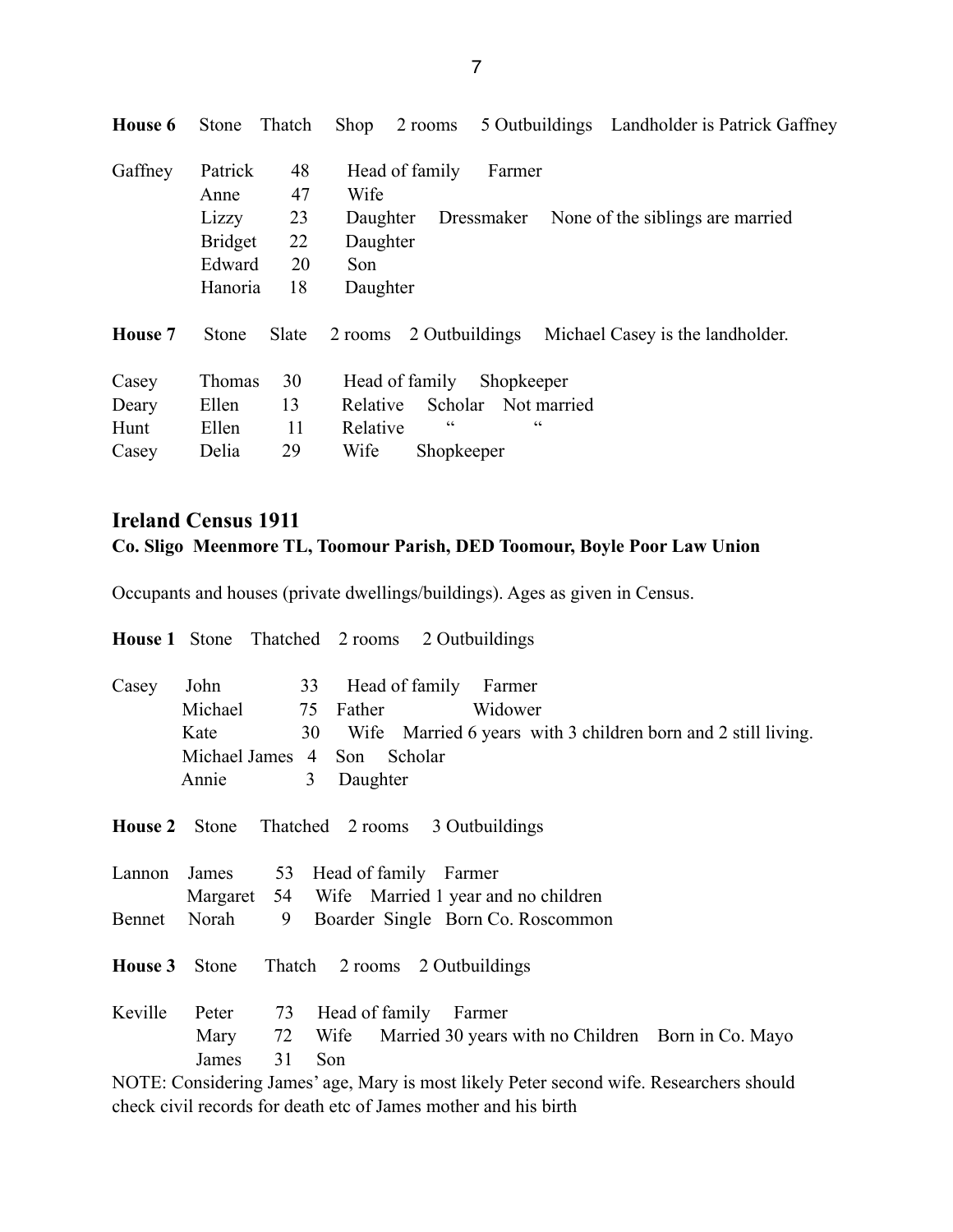| <b>House 4</b> | Thatched<br>$#$ Outbuildings<br>Stone<br>2 rooms                                                                                                                                                                                                                                                                                                        |  |
|----------------|---------------------------------------------------------------------------------------------------------------------------------------------------------------------------------------------------------------------------------------------------------------------------------------------------------------------------------------------------------|--|
| Gaffney        | Head of family<br>66<br>Farmer<br>Pat<br>68<br>Wife Married 33 years with 6 children born and 4 still living<br>Anne<br>Norah<br>34<br>Daughter<br>Single<br>$\epsilon$<br>Edward<br>33<br>Son                                                                                                                                                          |  |
| House 5        | 2 Outbuildings<br>Stone<br>Thatch 2 rooms                                                                                                                                                                                                                                                                                                               |  |
| $O'$ Hara      | Catherine<br>53<br>Head<br>Widow<br>Farmer<br>Born Co. Roscommon<br>Patrick<br>21<br>All siblings are single.<br>Son<br>Maggie<br>17<br>Daughter<br>Daughter<br>Scholar<br>Kate<br>16<br>$\epsilon$<br>Delia<br>Daughter<br>15                                                                                                                          |  |
| House 6        | Thatch<br>Stone<br>1 Outbuildings<br>2 rooms<br>Landholder is Pat Murray [sic - hard to read]                                                                                                                                                                                                                                                           |  |
| Horan          | Thomas<br>66<br>Head of family<br>Labourer<br>56<br>Wife Married 24 years with 5 children born and 5 still living.<br>Mary A<br>All siblings are single.<br>Mary Kate<br>17<br>Daughter<br>Dressmaker<br><b>Bridget</b><br>Daughter<br>15<br>Andrew<br>13<br>Son<br>11<br>Scholar<br>Maggie A<br>Daughter<br>$\epsilon$<br>Agnus [sic]<br>Daughter<br>9 |  |
| <b>House 7</b> | Slate<br>2 Outbuildings<br>Stone<br>2 rooms                                                                                                                                                                                                                                                                                                             |  |
| Kevill         | 37<br>Head of family<br>Peter<br>Farmer<br>58<br>Delia<br>Wife<br>Married 4 years with no children                                                                                                                                                                                                                                                      |  |

### **What else can we know about our old parishes and townlands?**

County Sligo is long inhabited, and the folks who lived here left many reminders - like the ringforts dotting our fields. We can now learn more of these and other monuments via the Archaeological Survey of Ireland, a unit of the National Monuments Service, and its' online database base. Go to [https://www.archaeology.ie](https://www.archaeology.ie/) and look for the [Historic Environment Viewer](http://webgis.archaeology.ie/historicenvironment) - an online digital service provided by the Department of Culture, Heritage and the Gaeltacht. Tis quite a tool. The viewer is accessible on most browsers and platforms, including smart phones.